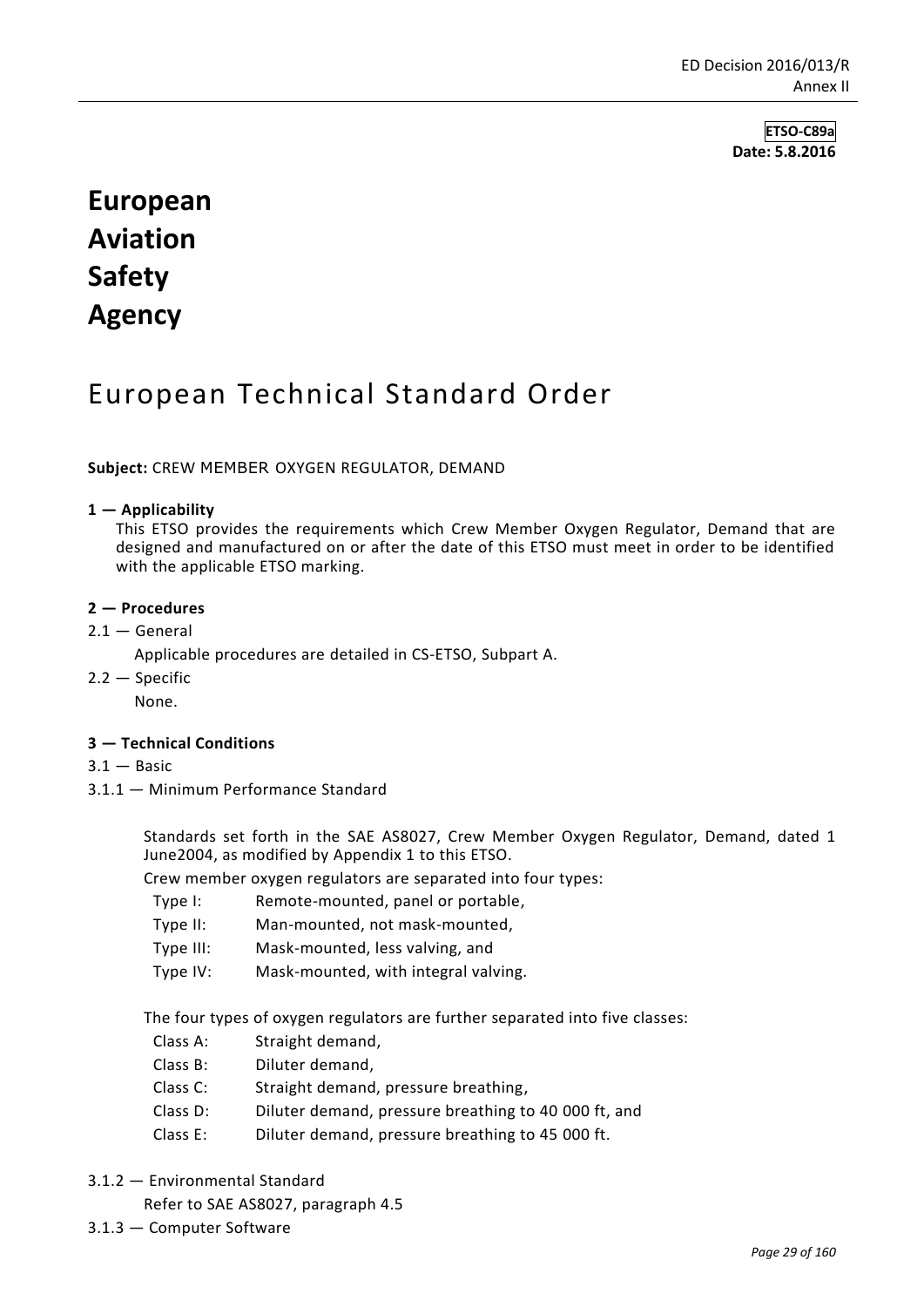# **ETSO-C89a**

None.

- 3.1.4 Electronic Hardware Qualification None.
- 3.2 Specific
- None.
- 3.2.1 Failure Condition Classification See CS-ETSO, Subpart A, paragraph 2.4.

# **4 — Marking**

4.1 — General

Marking is detailed in CS-ETSO, Subpart A, paragraph 1.2.

4.2 — Specific

Type and class (refer to paragraph 3),

Maximum altitude (per AS8027, paragraph 1.2.3),

Inlet supply pressure range (per AS8027, paragraph 3.1.7).

### **5 — Availability of Referenced Document**

See CS-ETSO, Subpart A, paragraph 3.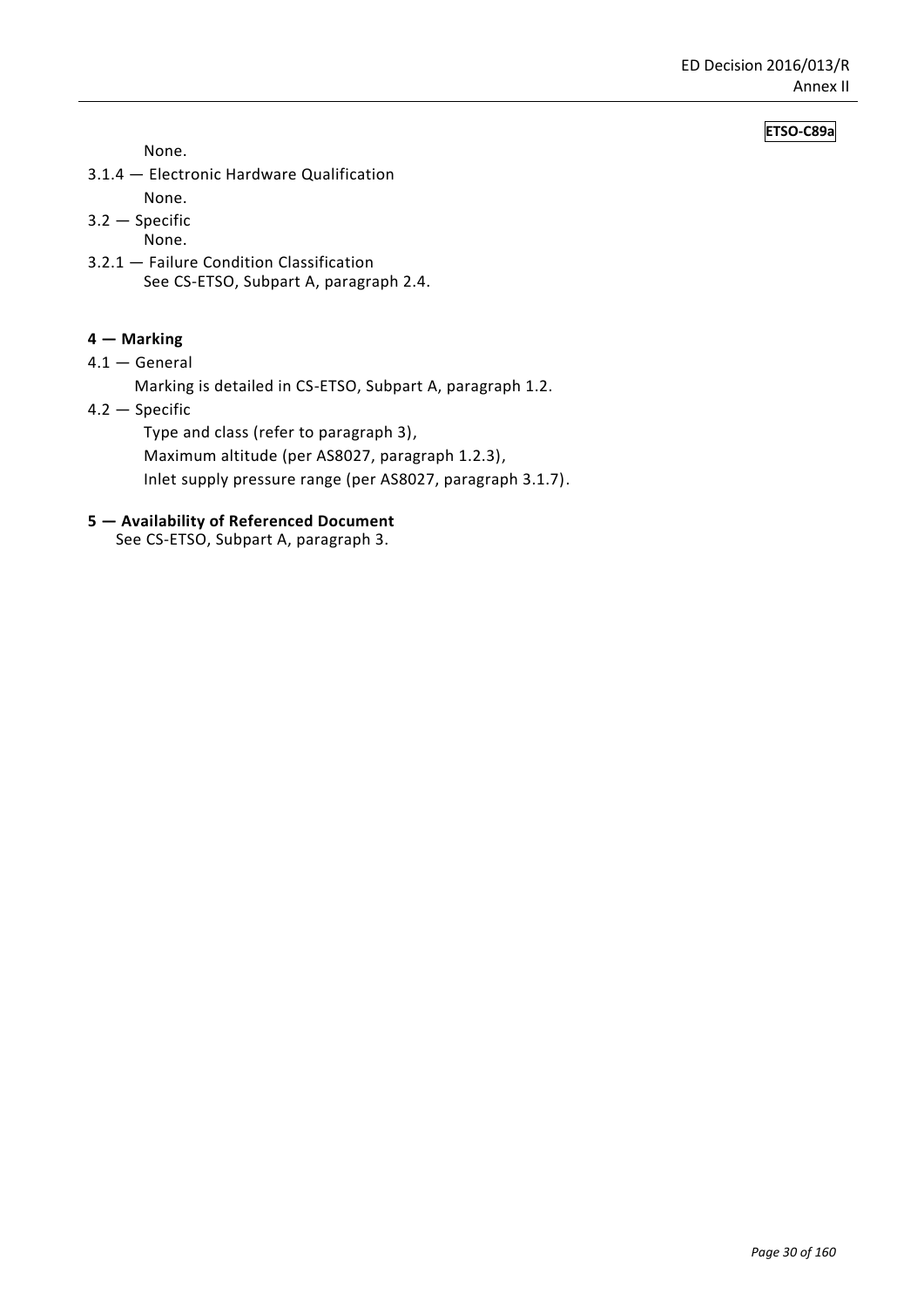# **ETSO-C89a Appendix 1**

# **APPENDIX 1**

# **MPS FOR CREW MEMBER OXYGEN GENERATORS, DEMAND**

The applicable standard is SAE AS8027, Crew Member Oxygen Regulator, Demand, dated 1 June 2004. It shall be modified as follows:

| AS 8027 section:              | <b>Action:</b>                                                                                                                                                                                                                                                                                                                                                                    |
|-------------------------------|-----------------------------------------------------------------------------------------------------------------------------------------------------------------------------------------------------------------------------------------------------------------------------------------------------------------------------------------------------------------------------------|
| Paragraph 1.1, Scope          | Shall be disregarded                                                                                                                                                                                                                                                                                                                                                              |
| Paragraph 3.1.1               | To be revised:                                                                                                                                                                                                                                                                                                                                                                    |
|                               | Materials of a type, grade and quality shall be used where<br>experience and/or tests have shown their suitability for the<br>purpose.                                                                                                                                                                                                                                            |
|                               | Materials contaminating oxygen or materials that are adversely<br>affected by continuous service with oxygen must not be used.<br>Except for small parts like knobs, triggers, fasteners, seals, and<br>electrical parts that do not contribute significantly to fire<br>propagation, materials including packaging must comply with<br>CS 25.853, Appendix F, Part 1 (a)(1)(iv). |
| Paragraph 3.1.2               | To be revised:                                                                                                                                                                                                                                                                                                                                                                    |
|                               | Filters have to be provided at oxygen inlet ports to prevent<br>entrance of particles, which may be hazardous to the user or<br>impair the function of the device. Filters must be equivalent to<br>that of a 200 mesh screen.                                                                                                                                                    |
| Paragraph 3.1.3               | To be revised:                                                                                                                                                                                                                                                                                                                                                                    |
|                               | For Class B, D, and E devices (diluter demand) an air inlet port<br>has to be provided.                                                                                                                                                                                                                                                                                           |
|                               | The port shall be designed to prevent entrance of particles,<br>which may impair performance of the device. A 100 mesh screen<br>or equivalent filter shall be used.                                                                                                                                                                                                              |
| Paragraph 3.2.1.2             | To be revised:                                                                                                                                                                                                                                                                                                                                                                    |
|                               | Outlet Proof Pressure (Class A and B except Type IV)                                                                                                                                                                                                                                                                                                                              |
| Paragraph 3.2.1.3             | To be revised:                                                                                                                                                                                                                                                                                                                                                                    |
|                               | Outlet Proof Pressure (Class C, D and E except Type IV)                                                                                                                                                                                                                                                                                                                           |
| Paragraph 3.4,                | To be revised:                                                                                                                                                                                                                                                                                                                                                                    |
| Applicability Matrix, Table 7 | 3.2.1.2 Outlet Proof Pressure (Except Type IV)                                                                                                                                                                                                                                                                                                                                    |
|                               | 3.2.1.3 Outlet Proof Pressure (Except Type IV)                                                                                                                                                                                                                                                                                                                                    |
|                               | 3.2.8 Relief Valve (Except Type IV)                                                                                                                                                                                                                                                                                                                                               |